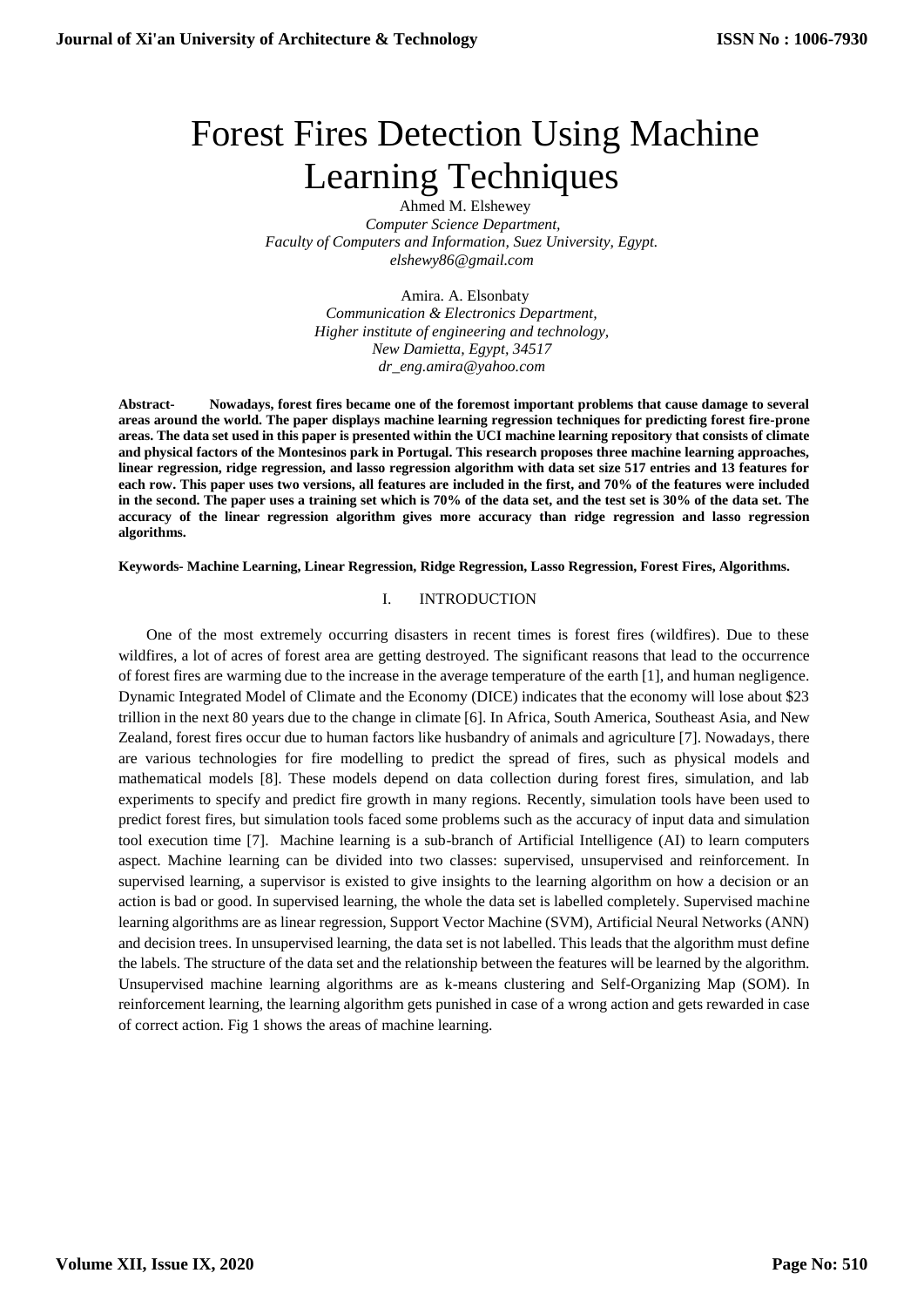

Figure1. Machine learning areas

Data mining is one of the most significant approaches such as forest fires can be predicated upon their occurrences [9, 10]. Data mining requires real and clean data for making a prediction. If the data set contains many unknown values, then these values must be ignored or imputed before using them in the modelling. The workflow of data mining goes through several steps. These steps are data collection, cleansing, transformation, aggregation, modelling, predictive analysis, visualization and dissemination. Figure 2 demonstrates the steps of data mining.





The rest of the paper is organized as the following: Literature Survey section that discusses the related works, Methodology section that displayed the proposed algorithms, Results and Analysis section that discusses the results, and a Conclusion section that contains a summary of the paperwork.

# II. LITERATURE SURVEY

Burned areas in forest fires were predicted using estimation methods as the Multilayer Perceptron (MLP), SVM, Radial Basis Function (RBF) networks and fuzzy logic [11]. The results indicate that MLP gives more accurate results. Available, and Reliable Storage for an Incompletely Trusted Environment (FARSIGHT) simulator was used to predict forest fires spread in the Euro-Mediterranean countries [12]. The outputs of FARSIGHT were obtained by two models, custom fuel model and standard fuel model. The experimental results showed that the accuracy of the custom fuel model was better than the standard fuel model. An intelligent system called geometric semantic genetic programming to predict burned areas [13]. The results obtained using that intelligent system were better than using standard genetic programming. A novel system called forecast to predict the spread of forest fires in the future [14]. The forecast is a system that combines Artificial Intelligence (AI) and Geographic Information Systems (GIS). The forecast obtained more accurate results when compared to other random prediction models. A machine-learning algorithm based on Wireless Sensor Networks (WSN) to predict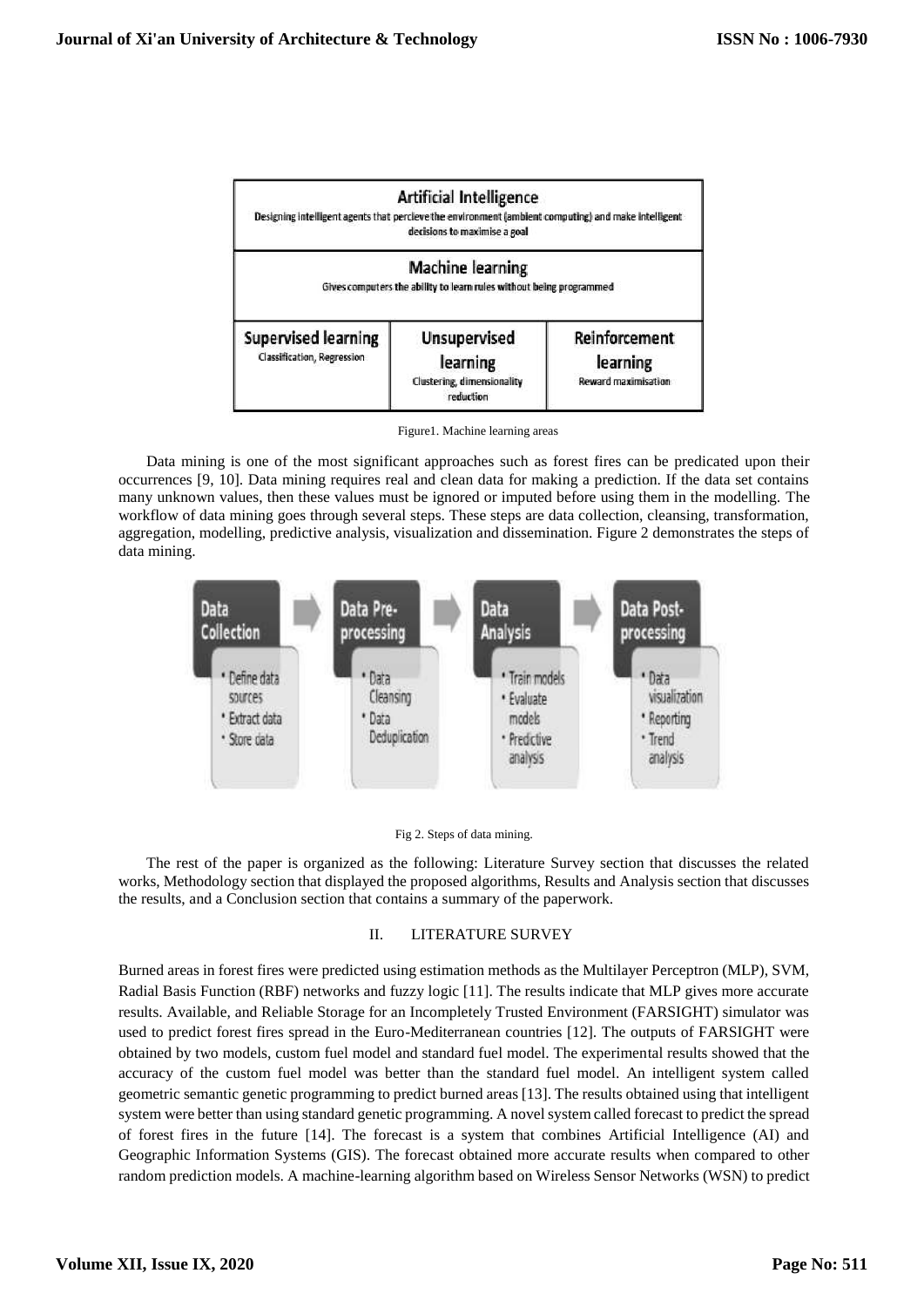forest fires [15]. A fire prediction tool called Disjunctive Normal Form (DNF) model to predict forest fires [16]. The results obtained from the DNF model were compared with other machine learning models as naive Bayes, decision tree, SVM, RBF, and polynomial kernel functions. The DNF model gave the highest average accuracy with 97.8% among the other machine learning models. An algorithm that depends on SVM to predict forest fires [17]. SVM used two class predictions of fire risk. The results demonstrated that the accuracy of SVM was approximately 96%. ANN model was used to predict the size of burned areas of forest fires in southern Spain [18]. ANN was used in two stages: classifying forest fires size and evaluation of the burned surface areas. The results mentioned that the process of prediction was over 60%, prediction can reach more than 70% in some central areas. A probabilistic model was used to predict forest fires [19]. There were three steps to design the probabilistic model. In step 1, the probabilistic model of forest fires was built from data of weather forecast and historical satellite. In step 2, the prediction of forest fires was produced using the data of the weather forecast as an input in the model of forest fires. In step 3, the warnings of forest fires were transported on different levels based on the need of the user. Machine learning models to predict the size of forest fires at the time of their inflammation [20]. Decision trees, random forests, and MLP models were used in the process of prediction. The decision tree model predicted that 40% of the inflammation led to a large number of fires, and this per cent is about 75% of the total burned area. Random forests and MLP models were tested, but they did not perform the accuracy as the decision tree model. Different machine learning models to predict forest fires in Slovenia [21]. Logistic regression, decision tree, random forests, bagging, and boosting of decision tree models were used to predict forest fires in Slovenia. These models were applied to these three data sets: Kras region, Primorska region, and continental Slovenia. From the experimental results, the bagging decision tree model obtained the best accuracy for all the data sets. Semiparametric models were used to predict forest fires [22]. Two semiparametric models that depend on time series were used to predict the burned area every week per year. The experimental results obtained show that the first semiparametric model accuracy in results was better than the second semiparametric model, where the errors were lower in the first semiparametric model. Several machine learning models to predict forest fires [23]. SVM, decision tree, regression, ANN, etc. Models were used for the prediction of forest fires. The accuracy of regression was better when compared to the other machine learning models. Five machine learning models to predict forest fires, namely, MLP, RBF, SVM, Polynomial Neural Network (PNN), and Cascade Correlation Network (CCN) [24]. [The Principal Component Analysis](https://www.sciencedirect.com/topics/computer-science/principle-component-analysis) (PCA) model was used to find the best patterns in the data set and the [Particle Swarm Optimization](https://www.sciencedirect.com/topics/computer-science/particle-swarm-optimization) (PSO) model was used to make segmentation the fire regions. The experimental results showed that the SVM model was more effective than other machine learning models.

#### III. METHODOLOGY

Machine learning models play a major role in the process of evaluation and prediction. Prediction is often done by using the available variables within the data set. Through the available variables within the data set, machine learning models can make predictions for the long term [26]. In this section, linear regression, ridge regression, and lasso regression are presented.

# *3.1. Linear Regressions*

Regression analysis is the process of statistical analysis to evaluate the relationship between various variables. Nowadays, regression analysis models are being widely used for prediction in the field of machine learning. The concept of regression analysis is to show how the dependent variable value varies when one independent variable value changes, where the other variables are restricted [27]. Also, regression analysis is used to compute the dependent variable, the average value when the independent variables are restricted. The linear regression model is one of the most significant predictive analysis models. The linear regression model is a statistical model that explains the relationship between one dependent variable (or outcome variable) and one or more independent [variables](https://en.wikipedia.org/wiki/Explanatory_variable) (or [predictor variables\)](https://en.wikipedia.org/wiki/Independent_variable). The main idea of the regression is to check two significant things: first, the performance of the independent variables while predicting the dependent variable. Second, the independent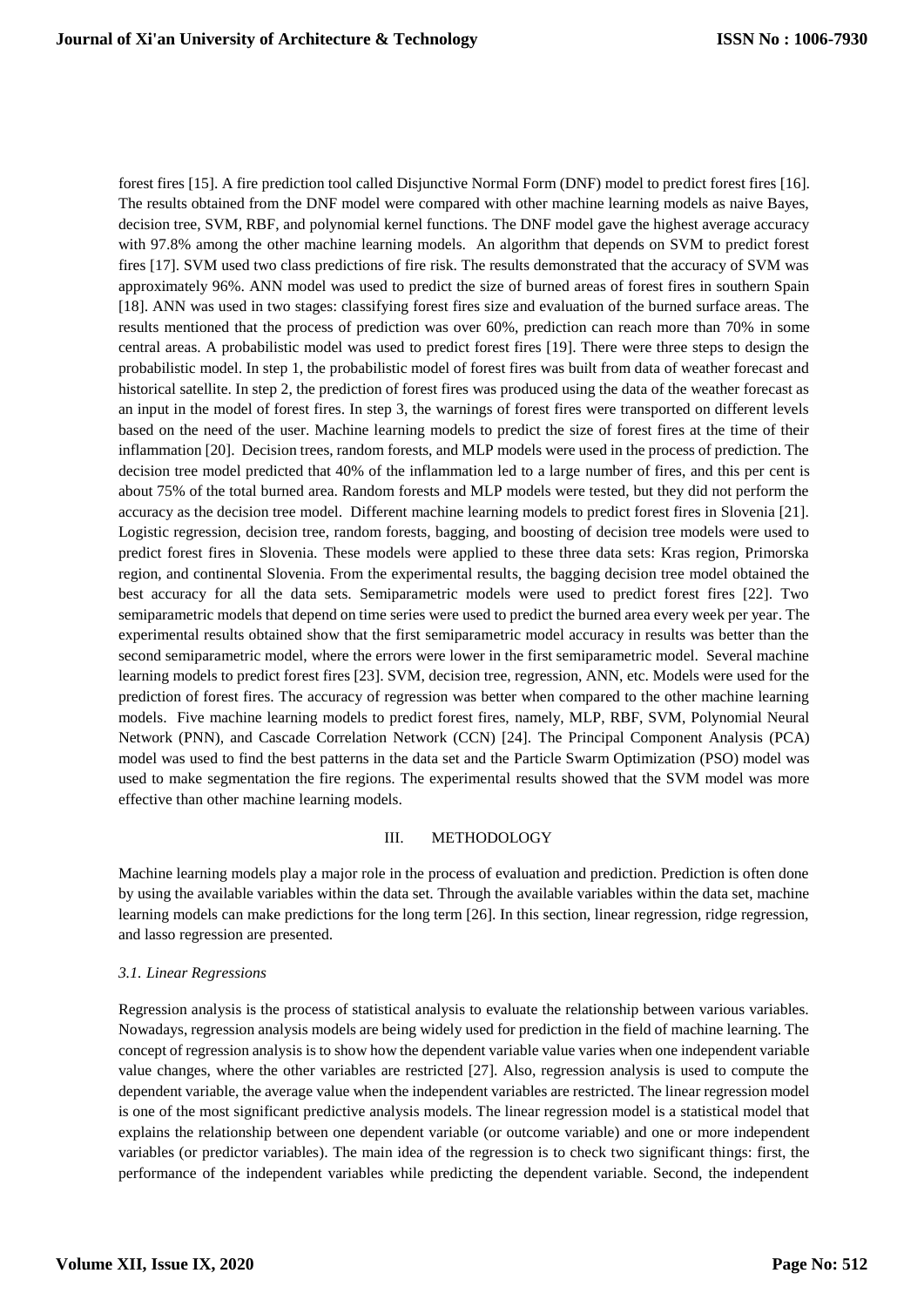variables are important for the dependent variable. If one independent variable has a [linear relationship](https://www.investopedia.com/terms/l/linearrelationship.asp) with one dependent variable, then the regression is called [simple linear regression.](https://www.investopedia.com/terms/m/mlr.asp) If two or more independent variables have [a linear relationship](https://www.investopedia.com/terms/l/linearrelationship.asp) with one dependent variable, then the regression is called a [multiple linear regression.](https://www.investopedia.com/terms/m/mlr.asp)  In the linear regression model, if there is one independent variable, then the regression function is a straight line, if there are two independent variables, then the regression function is plane and if there are  $n$  independent variables, then the regression function is hyper-plane with  $n$ -dimensional. If there is fitting between the actual values and the predicted values, then the actual values will be similar to the predicted values. But if there is a difference between the actual values and the predicted values, this difference is called cost, loss, or error.

The regression function  $\hat{y}$  dependent on  $n$  independent (predictor) variables  $x_1, x_2, ..., x_n$  can be expressed as in Eq. 1:

$$
\hat{y} = w_0 x_0 + w_1 x_1 + \dots + w_n x_n + b. \tag{1}
$$

Eq. 1 represents how the value of  $\hat{y}$  changes with the independent  $x_1, x_2, ..., x_n, w_0, w_1, ..., w_n$  are called feature weights (model coefficients) and  $b$  is called a constant bias term (intercept).

An important concept in regression is Ordinary Least Squares (OLS), which is [a statistical method](https://www.encyclopedia.com/earth-and-environment/ecology-and-environmentalism/environmental-studies/statistical-method) that calculates the relationship between one dependent variable and one or more independent variables, the method calculates the relationship through minimizing the sum of the squares in the difference between the actual values and the predicted values of the dependent variable that represent a straight line. Also, OLS easily applied to multivariate models that contain two or more independent variables. OLS finds  $w$  and  $b$  that minimizes the Residual Sum of Squares (RSS) over the training data between the actual values and the predicted values. RSS can be expressed as in Eq. 2:

*RSS*  $(w, b) = \sum_{i=1}^{N} (y_i - (wx_i + b))^2$ . (2)

# *3.2. Ridge Regression*

Ridge regression is used to analyze data that is multiple regression, these data contain multicollinearity (independent variables are highly correlated). Ridge regression is a technique to reduce the complexity of the model and to avoid overfitting. Prediction of new values done by ridge regression technique gives good results when there is a correlation between the predictor variables [30]. Ridge regression learns the parameters  $w, b$ through using the same criterion of the least-squares with the addition of adding a penalty term to make a big variation in the parameter of w. The penalty term is called regularization, which restricts the model to prevent overfitting, and also regularization methods are used to control the coefficients of the regression, this will help to minimize the variance and reduce the sampling error [31]. Ridge regression uses [L2 regularization,](https://www.statisticshowto.datasciencecentral.com/regularization/) which minimizes the sum of the square of the coefficients [31]. [L2 regularization](https://www.statisticshowto.datasciencecentral.com/regularization/) has analytical solutions, thus [L2](https://www.statisticshowto.datasciencecentral.com/regularization/)  [regularization](https://www.statisticshowto.datasciencecentral.com/regularization/) is computationally efficient. RSS for ridge regression can be expressed as in Eq. 3: RSS  $(w, b)=\sum_{i=1}^{N} (y_i - (wx_i + b))^2 + \alpha \sum_{j=1}^{p} w_j^2$ , (3)

Where  $\alpha$  is called a penalty term, the higher alpha refers to a simple model and more regularization. The penalty term  $\alpha$  adjusts the parameters when the parameters take large values, then the optimization function is penalized. So, ridge regression minimizes the parameters to reduce the complexity of the model and multicollinearity.

#### *3.3. Lasso Regression*

The word LASSO stands for (Least Absolute Shrinkage and Selection Operator). Lasso regression is another form of [regularization](https://www.statisticshowto.datasciencecentral.com/regularization/) that uses the [L1 regularization](https://www.statisticshowto.datasciencecentral.com/regularization/) penalty for training [30]. [L1 regularization](https://www.statisticshowto.datasciencecentral.com/regularization/) minimizes the sum of the coefficient absolute values. RSS for lasso regression can be expressed as in Eq. 4: RSS  $(w, b)=\sum_{i=1}^{N} (y_i - (wx_i + b))^2 + \alpha \sum_{i=1}^{p} (wx_i + b)^2$  $\sum_{j=1}^{p}$  |w|, (4)

Where  $\alpha$  is called a penalty term that controls the amount of [L1 regularization.](https://www.statisticshowto.datasciencecentral.com/regularization/) When the value of  $\alpha$  increases, the value of the bias will increase and the value of variance will decrease[. L1 regularization](https://www.statisticshowto.datasciencecentral.com/regularization/) penalty affects some coefficients to be zero, this is called a sparse solution (feature selection) [31], hence, [L1 regularization](https://www.statisticshowto.datasciencecentral.com/regularization/) performs feature selection. When the value of  $\alpha$  increases, some of the coefficient values will be zero. So, lasso can give good results when there are few coefficients.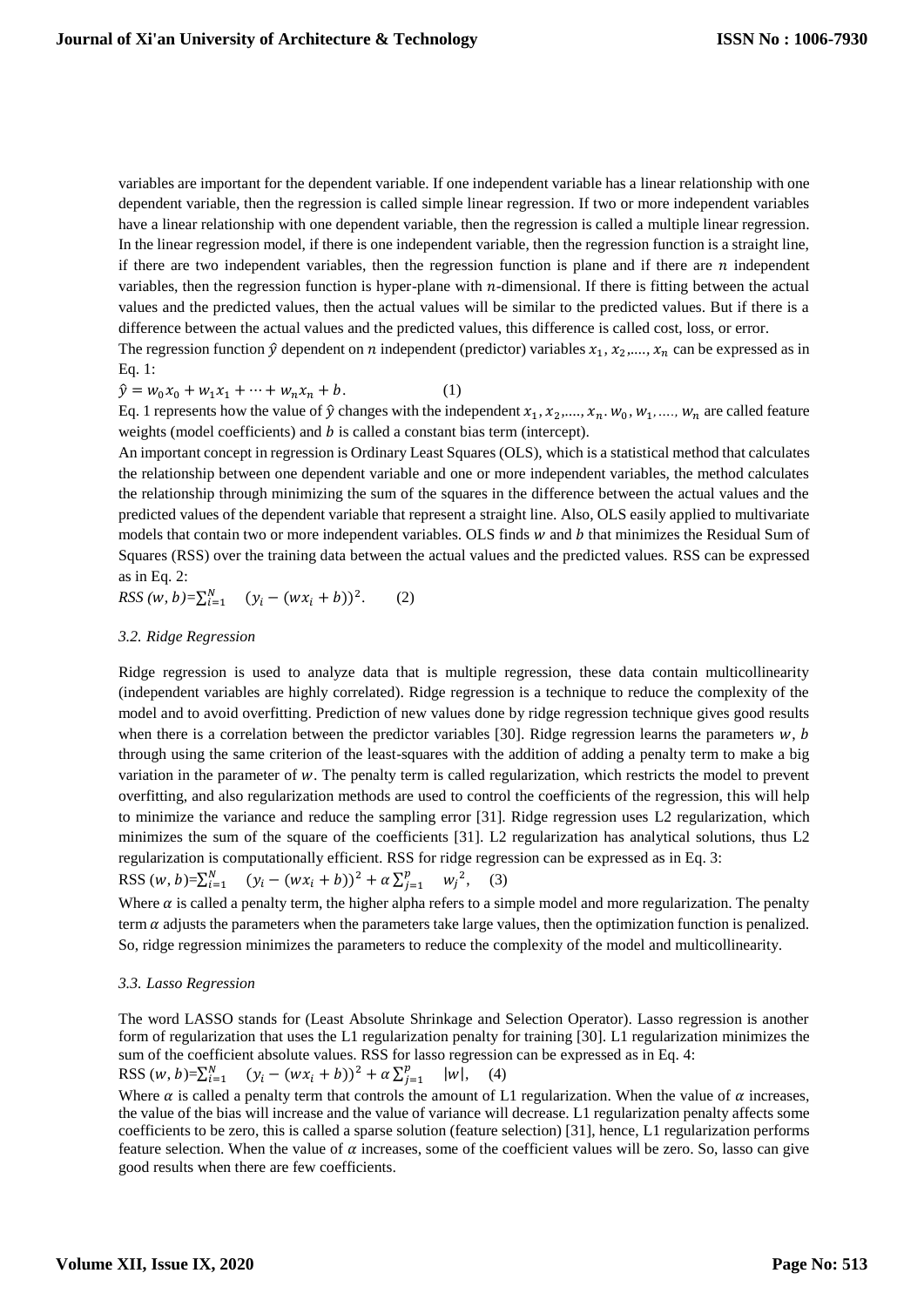#### *3.4. Data Scaling*

The method of data scaling is one of the most significant steps in machine learning during the process of preprocessing. This method is very effective in the process of normalizing the variables of the data [32]. In this paper normalize method is used to perform the normalizing process on the data, it normalizes the rows to unit norm. Each row with non-zero components is rescaled individually by its norm (L1, L2, or max). L1 norm is the sum of the absolute values of the row, the L2 norm is the square root of the sum of the squared values of the row, and the max norm is the maximum values of the row.

# IV. RESULTS AND ANALYSIS

The implementation of the linear regression, ridge regression, and lasso regression algorithms are done using the Google Collab notebook. Google Collab notebook helps to write and execute Python in the browser, where it is open-source and widely used for the implementation of machine learning algorithms such as regression, classification, and clustering.

# *4.1. Implementation Using all Features*

Linear regression, ridge regression, and lasso regression machine learning algorithms are implemented in the forest fires data set that is presented in the UCI machine learning repository. Accuracy score, MAE, MDAE, and MSE were calculated for these algorithms. The accuracy score on the training data set is 1, 0.98, and 0.88 on linear regression, ridge regression, and lasso regression, respectively. The accuracy score on the testing data set is 1, 0.95, and 0.81 on linear regression, ridge regression, and lasso regression, respectively. MAE, MDAE and MSE on linear regression are 2.25e-16, 2.22e-16 and 6.46e-32, on ridge regression are 0.0044, 0.0027, and 4.58e-05 and on lasso regression are 0.0089, 0.0051 and 0.0002, respectively.

Table 1. Accuracy score, MAE, MDAE, and MSE on linear regression using all features.

| Accuracy scores on the<br>training data set                                        | Accuracy score on the<br>testing data set | <b>MAE</b> | <b>MDAE</b> | <b>MSE</b> |
|------------------------------------------------------------------------------------|-------------------------------------------|------------|-------------|------------|
|                                                                                    |                                           | $2.25e-16$ | $2.22e-16$  | 6.46e-32   |
| Table 2. Accuracy score, MAE, MDAE, and MSE on ridge regression using all features |                                           |            |             |            |
| Accuracy scores on the training<br>data set                                        | Accuracy score on the testing<br>data set | <b>MAE</b> | <b>MDAE</b> | <b>MSE</b> |
|                                                                                    |                                           |            |             |            |
| 0.98<br>0.95                                                                       |                                           | 0.0044     | 0.0027      | 4.58e-05   |
| Table 3. Accuracy score, MAE, MDAE, and MSE on lasso regression using all features |                                           |            |             |            |
| Accuracy scores on the training                                                    | Accuracy score on the testing             | <b>MAE</b> | <b>MDAE</b> | <b>MSE</b> |
| data set                                                                           | data set                                  |            |             |            |
| 0.88                                                                               | 0.81                                      | 0.0089     | 0.0051      | 0.0002     |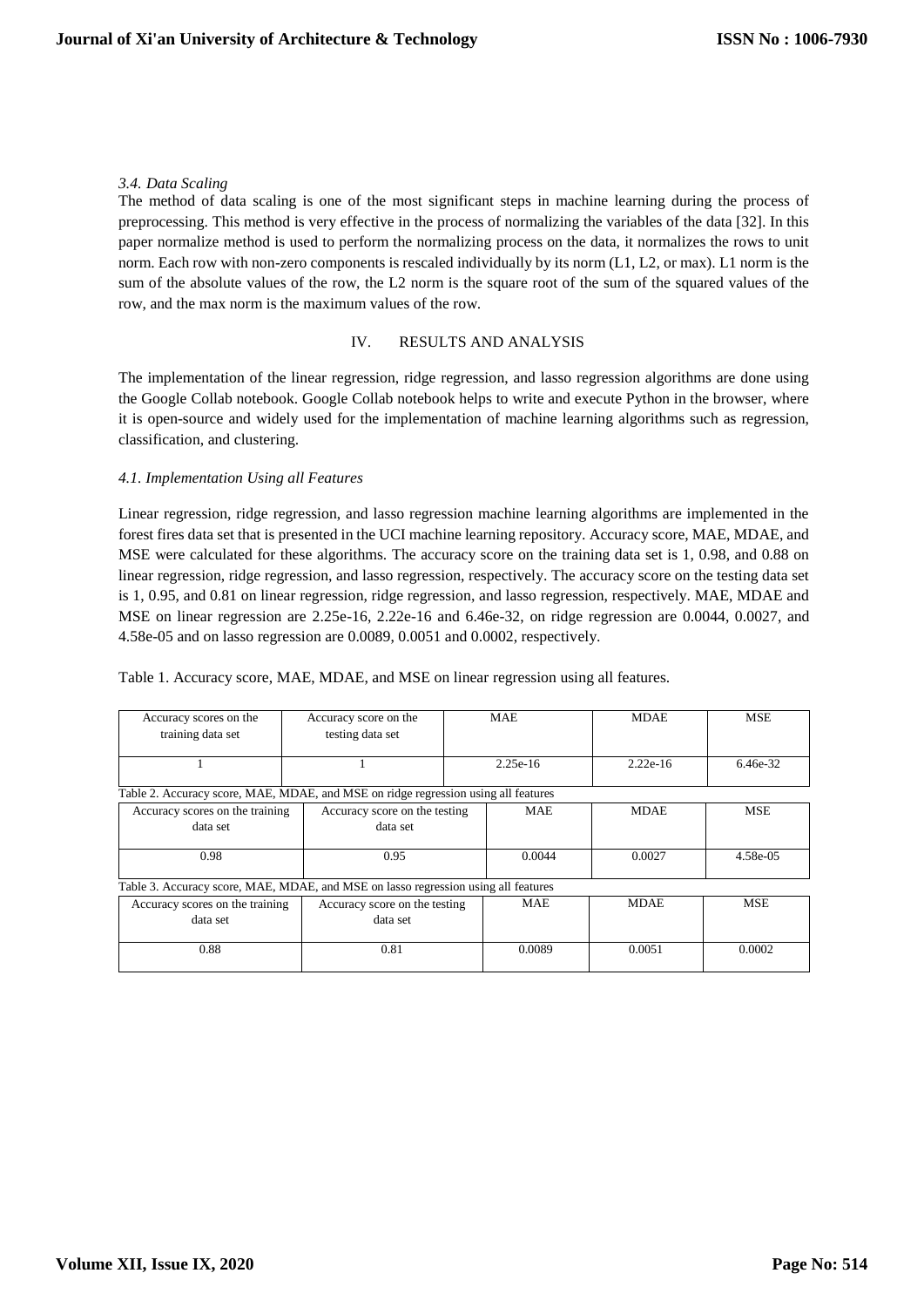

Figure3. Comparison of machine learning algorithms in terms of accuracy score on training and testing data set using all features



Figure 4. Comparison of machine learning algorithms in terms of MAE, MDAE and MSE using all features

So, from these results, linear regression gives better accuracy. Tables 1, 2, and 3 show these results. Fig 3 demonstrates a comparison of these algorithms in terms of accuracy score on training and testing data set using all features. Fig 4 demonstrates a comparison of these algorithms in terms of MAE, MDAE, and MSE uses all features.

#### *4.2. Implementation Using 70% of the Features*

The accuracy score on the training data set is 0.99, 0.76, and 0.84 on linear regression, ridge regression, and lasso regression, respectively. The accuracy score on the testing data set is 0.99, 0.79, and 0.87 on linear regression, ridge regression, and lasso regression, respectively. MAE, MDAE and MSE on linear regression are 0.0023, 0.0014 and 1.30e-05, on ridge regression are 0.0093, 0.0056 and 0.00037 and on lasso regression are 0.0083, 0.0050 and 0.00022, respectively.

Table 4. Accuracy score, MAE, MDAE, and MSE on linear regression 70% of the features

| Accuracy scores on the<br>training data set | Accuracy score on the<br>testing data set | MAE    | MDAE   | MSE      |
|---------------------------------------------|-------------------------------------------|--------|--------|----------|
| 0.99                                        | 0.99                                      | 0.0023 | 0.0014 | 1.30e-05 |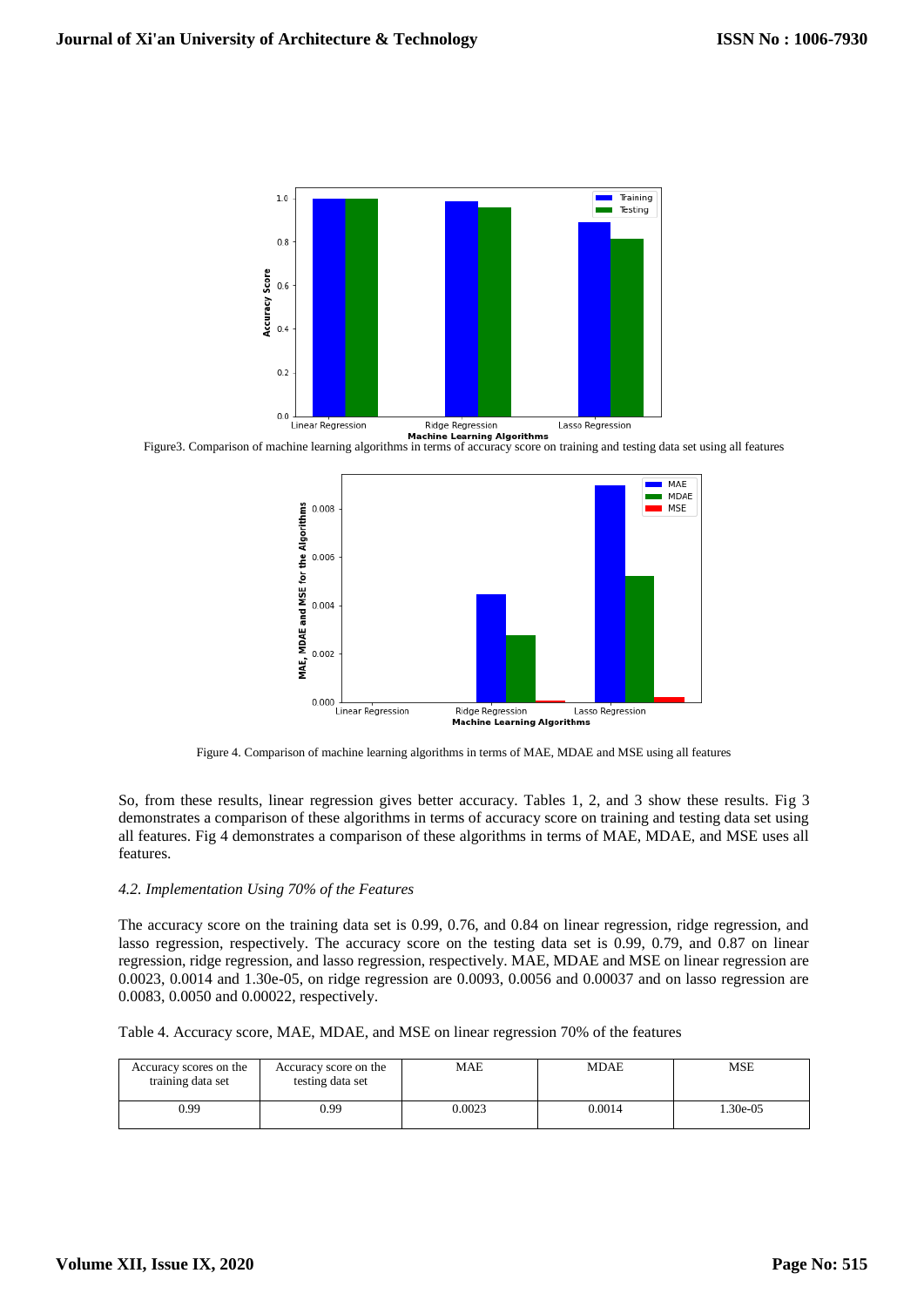| Accuracy scores on the<br>training data set | Accuracy score on the<br>testing data set | <b>MAE</b> | MDAE   | MSE     |
|---------------------------------------------|-------------------------------------------|------------|--------|---------|
| 0.76                                        | 0.79                                      | 0.0093     | 0.0056 | 0.00037 |

# Table 5. Accuracy score, MAE, MDAE, and MSE on ridge regression using 70% of the features

Table 6. Accuracy score, MAE, MDAE, and MSE on lasso regression using 70% of the features

| Accuracy scores on the<br>training data set | Accuracy score on the<br>testing data set | MAE    | <b>MDAE</b> | MSE     |
|---------------------------------------------|-------------------------------------------|--------|-------------|---------|
| 0.84                                        | $_{0.87}$                                 | 0.0083 | 0.0050      | 0.00022 |



Figure 5. Comparison of machine learning algorithms in terms of accuracy score on training and testing data set using 70% of the features



Fig 6. Comparison of machine learning algorithms in terms of MAE, MDAE and MSE using 70% of the features

So, from these results, linear regression gives better accuracy. Tables 4, 5, and 6 show these results. Figure 3 demonstrates a comparison of these algorithms in terms of accuracy score on training and testing data set uses 70% of the features. Fig 4 demonstrates a comparison of these algorithms in terms of MAE, MDAE, and MSE uses 70% of the features.

# V. CONCLUSION

In this research, the main idea is to perform three machine learning algorithms to predict forest fires. The data set is presented in the UCI machine learning repository. The size of the data set is 517 instances, and some attributes are 13. Linear regression, ridge regression, and lasso regression machine learning algorithms are